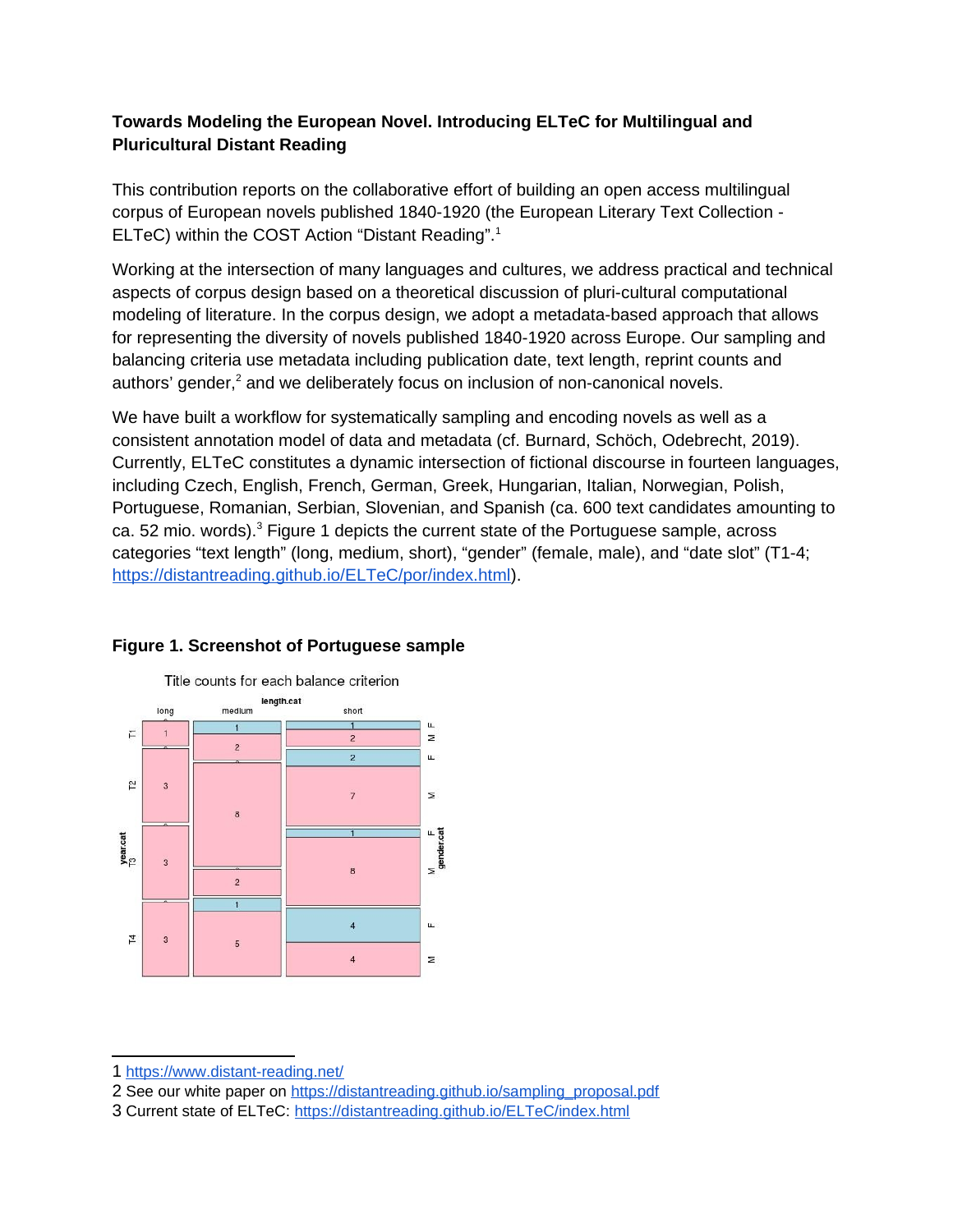Our TEI-XML (TEI Consortium, 2019) encoding scheme aims is minimal, but aims at facilitating a rich and well-informed distant reading. ELTeC is rooted in the open data movement, with collaborative data creation and an open access extensive documentation for (meta-)data schema, decisions and workflows.<sup>[4](#page-1-0)</sup> Each version of ELTeC is archived via Zenodo.<sup>[5](#page-1-1)</sup> Thus, our (meta)data are re-usable, interoperable, accessible and findable (cf. FAIR Guiding Principles; Wilkinson et al., 2016).

In view of the problematic notion of "representativeness" (see Biber, 1993), ELTeC deliberately refrains from modeling the statistical distribution of populations of publication or reception (cf. Herrmann & Lauer, 2019). Rather, we address the inevitable bias included in the sampling (see Bode, 2018), as well as the explicit link to research questions (Underwood, 2019; Lüdeling, 2011) and the act of construction (Piper, 2019).

ELTeC caters to the computational modeling of literature at the intersection of cultures, nations, languages, genders, but also poetologies, trends, and traditions, in a historical period of extreme aesthetic change and diversity. Giving one example, in collaboration with other working groups, using demonym and named entity recognition, it is possible to comparatively explore images of 'the other' (ethnic, national, regional; Leerssen, 2016). Generally, in the creation of ELTeC we aim at inductively defining what a 'novel' is, allowing for diverse approaches in literary theory and history to be explored and tested.

The research described in this paper was conducted in the context of the COST Action "Distant Reading for European Literary History" (CA16204 - "Distant-Reading"). Find out more at: [http://](http://www.distant-reading.net/) [www.distant-reading.net](http://www.distant-reading.net/). COST is funded by the Horizon 2020 Framework Programme of the EU.

## **References**

Biber, D. (1993). Representativeness in Corpus Design. *Literary and Linguistic Computing* (8), 243–257.

Bode, K. (2018). *A World of Fiction: Digital Collections and the Future of Literary History*. University of Michigan Press.

Burnard, L., Schöch, C., & Odebrecht, C. (2019). In search of comity: TEI for distant reading. Book of Abstracts TEI Conference Graz 2019. <http://gams.uni-graz.at/context:tei2019>

Herrmann, J. B., & Lauer, G. (2018). Korpusliteraturwissenschaft. Zur Konzeption und Praxis am Beispiel eines Korpus zur literarischen Moderne. *Osnabrücker Beiträge Zur Sprachtheorie (OBST)*, *92*, 127–156.

Leerssen, J. (2016). Imagology: On using ethnicity to make sense of the world. *Iberic@l, Revue d'études ibériques et ibéro-américaines, 10,* 13-31. http://iberical.paris-sorbonne.fr/wp-content/uploads/2017/02/Pages-from-Iberic@l-no10 automne-2016-Final-2.pdf

<span id="page-1-1"></span><span id="page-1-0"></span><sup>4</sup> Corpus data: [https://github.com/COST-ELTeC,](https://github.com/COST-ELTeC) documentation:<https://github.com/distantreading/WG1> 5 https://zenodo.org/communities/eltec